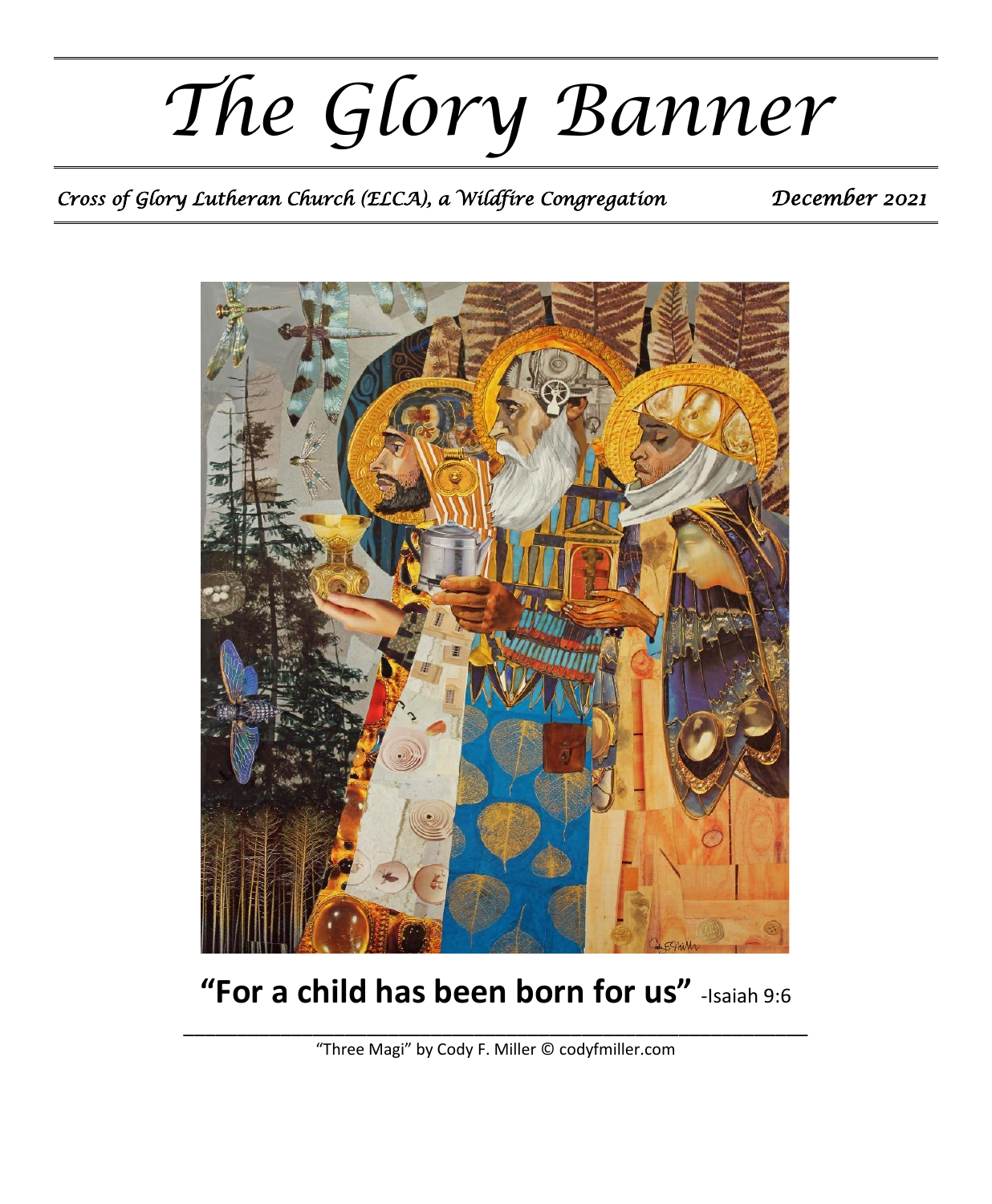

*"Advent is not a season. Advent is a way of responding to a God who comes to us...not always according to our calculation, not always in the way we would desire, but in ways that are appropriate to God's justice and grace." -Fred Craddock*

We have officially begun Advent, the beginning of the new church year. Advent is the season that points to Christmas, when we celebrate God's coming to us in Jesus Christ. But it's also the time when we open ourselves to the ways that God is present among us already. This Advent, as we await God's incarnate coming, we will be exploring the ways that Emmanual (God-With-Us) dwells among us here and now, in ways that are both surprising--and surprisingly ordinary.

Where might we glimpse God in the world around us? Scripture gives us some clues. The Bible is full of different names, metaphors, and images of God. Some we likely already know: king, shepherd, father, bread. Others, though, are perhaps less familiar: hen, shade, warrior, thunder, gardener, midwife. God comes to us in ways that are both familiar *and* in ways that might seem strange or surprising—in ways, as Craddock notes, that don't always function according to our preferences or expectations.

We began this exploration last Advent, looking at the images of God the potter, quilter, and shepherd. This year, we will continue to explore different scriptural images of God by looking at four new images: clothing, migrant, composer, and mother.

Exploring these biblical images of God invites us to do three things:

1) They invite us to see **God** in new ways. We start noticing God in unexpected places or people. We start encountering God not just in church on Sundays, but in the ordinary "stuff" of daily life.

2) They invite us to see **ourselves** in new ways, as people made in God's image (Gen 1:26).

3) They invite us to see **our neighbors** in new ways. Rev. Dr. Lauren Winner claims that the attributes that we say belong to God are those we tend to value in the world around us. So if we picture God as king, for example, we're likely to give greater esteem to political leaders or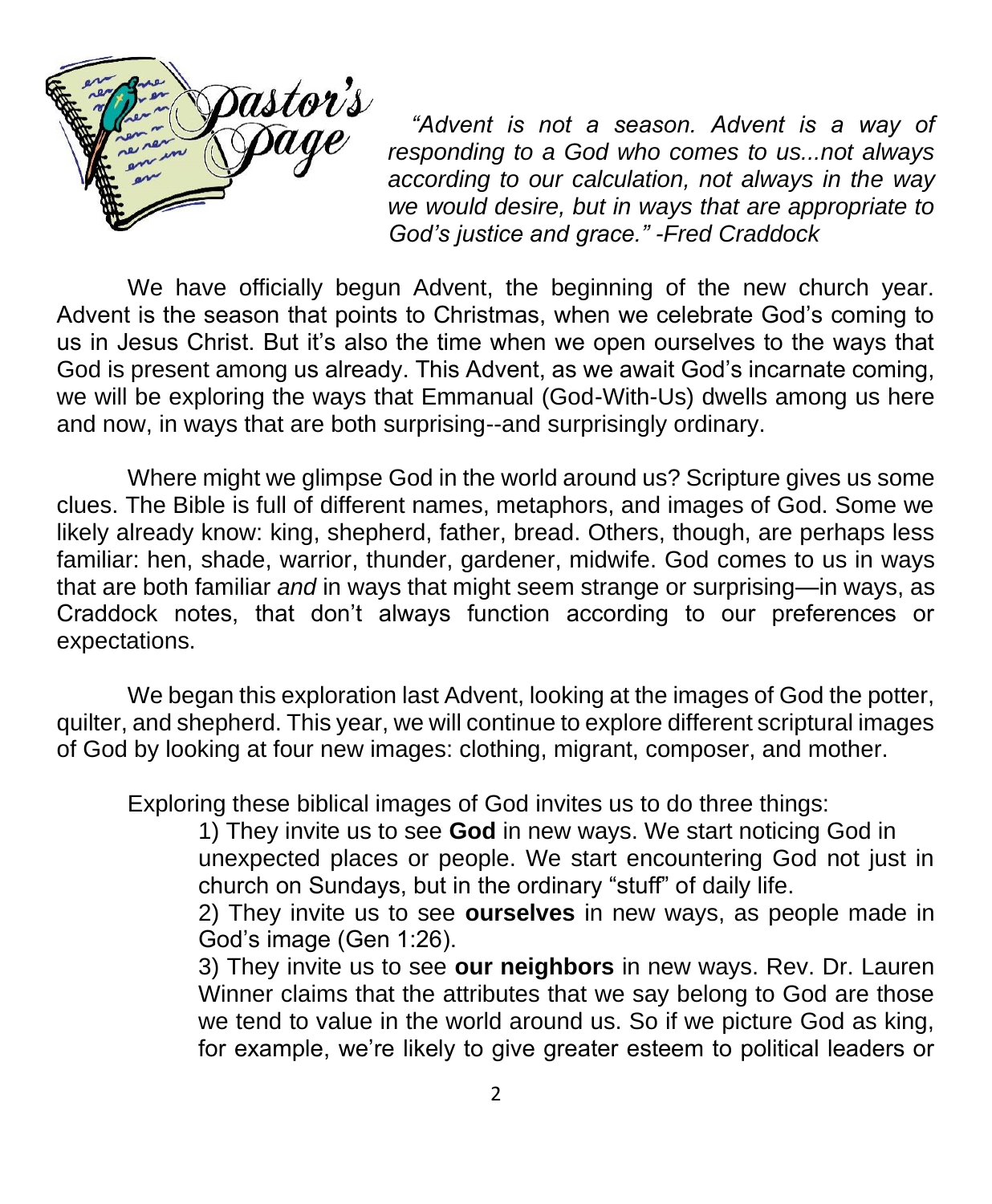wealthy rulers. But following this same logic, if we see God as an inmate on death row (Luke 23:13-25), for example, perhaps this might change the way we see our incarcerated neighbors. This is all to say that our spiritual imaginations make a difference. Exploring these different images of God shapes how we do "life together" on the ground.

I invite you to join us for these worship services each Sunday at 9:30 am, as together we worship the many ways that God Emmanuel is with us! Pastor Ali



Exploring the surprising-and surprisingly ordinaryscriptural images of God with us...

Nov 28: God as clothing Dec 5: God as migrant Dec 12: God as composer Dec 19: God as mother

#### **ABOUT THE COVER ART**

The gold, frankincense, and myrrh brought by the magi to a baby named Jesus cost them plenty. In view of God's kindness and mercy to us, those gifts serve as a precursor to how we might respond.

Gifts as a form of adoration are often a sign of something much deeper that God really wants: the gift of ourselves and our love. This is where our heart comes alive.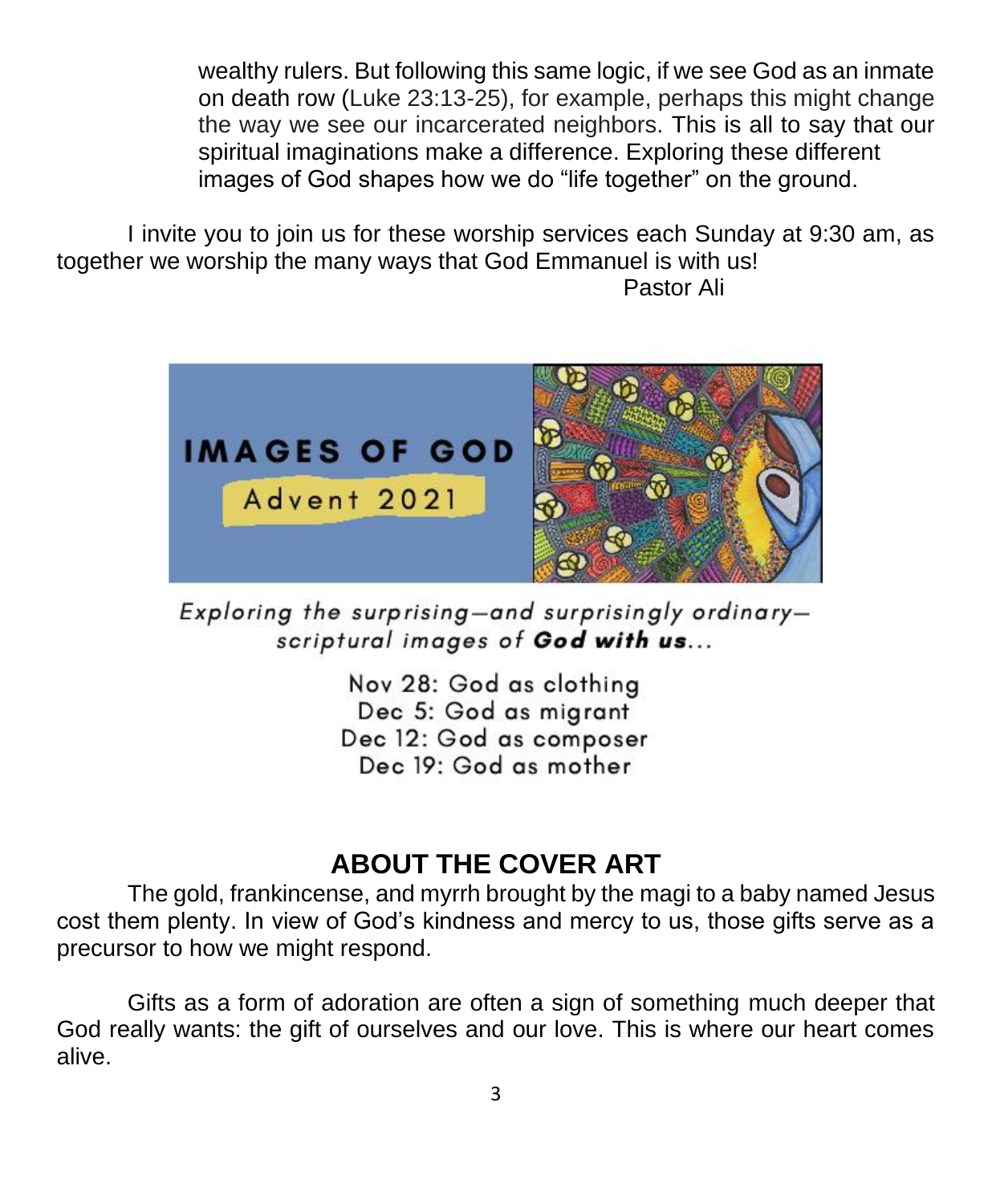C.S. Lewis says it well. "Give yourself to me and I will make you a new self in my image. Give me yourself and in exchange I will give you myself. My will shall become your will. My heart shall become your heart."

-Cody F. Miller, artist [www.codyfmiller.com](http://www.codyfmiller.com/)



## **THANK YOU FOR YOUR GENEROSITY**

This stewardship season, we explored the ways that God's presence **has been** with us, and **is** with us, and as we prayerfully pledged our financial commitment in the bold trust that God **will be** with us also. If you haven't yet had the chance to submit your pledge card for 2022 (to "raise your ebenezer!"), we invite you to mail it to the church office (5929 Brooklyn Blvd), drop it off at church, or email your pledge information to [office@crossofglory.us\)](mailto:office@crossofglory.us). *Thank you* for the many ways you so faithfully and generously give to Cross of Glory!

#### **Make a Gift Today**



Cross of Glory has an online giving page that makes giving easy! At the bottom of our home page on our website [\(www.crossofglory.us\)](http://www.crossofglory.us/), you'll find a blue icon like the one below. There, you can safely make a one-time gift or set up recurring gifts. Thank you for considering making an end-of-year gift.

#### **Questions?**

If you have any questions about annual pledges, memorials, or planned gifts, or designating ThriventChoice dollars to Cross of Glory, please contact Pastor Ali at atranvik@crossofglory.us.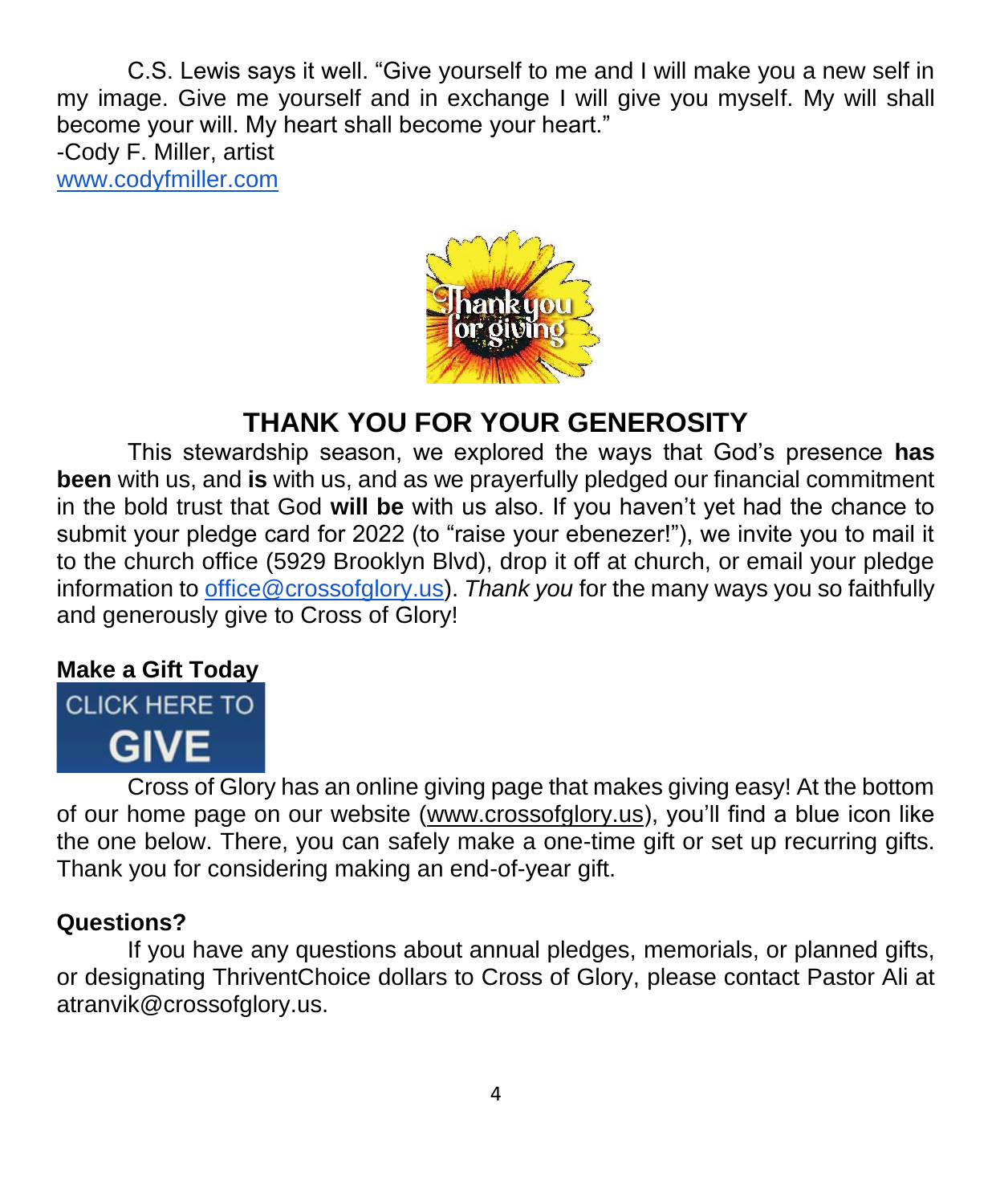

### **CROSS OF GLORY BIBLE STUDY**

All are welcome to join us for Bible Study every Tuesday

morning at 9:30 am as we explore the text for the upcoming Sunday. We are excited to offer both an in-person and Zoom option (connect via Zoom using the same information as Sunday worship).

#### **PASTORAL CARE**

Pastor Ali is available for pastoral care, conversation, and prayer. She's reachable by phone and email throughout the week. Her designated office hours for pastoral care and conversation--virtual or in-person--are Tuesdays from 10:30-1:30 and Wednesdays from 2-5, and home/care facility visitation hours are Thursdays from 3-5. Also note: due to childcare scheduling, Pastor Ali is now taking Mondays off (instead of Fridays). Reach out to schedule a time to connect.



**JOIN US FOR WORSHIP**

There are many ways to worship with us here at Cross of Glory. Below are the various ways to take part in our worship life at this time:

- **In-person**  Join us on Sunday mornings at 9:30 am for worship in the sanctuary. We ask that you wear a mask in the church building for your safety and the safety of others.
- **Zoom** Tune into services in live-time via Zoom on Sunday mornings at 9:30 am. For further information about how to connect to Zoom by computer or phone, visit our website.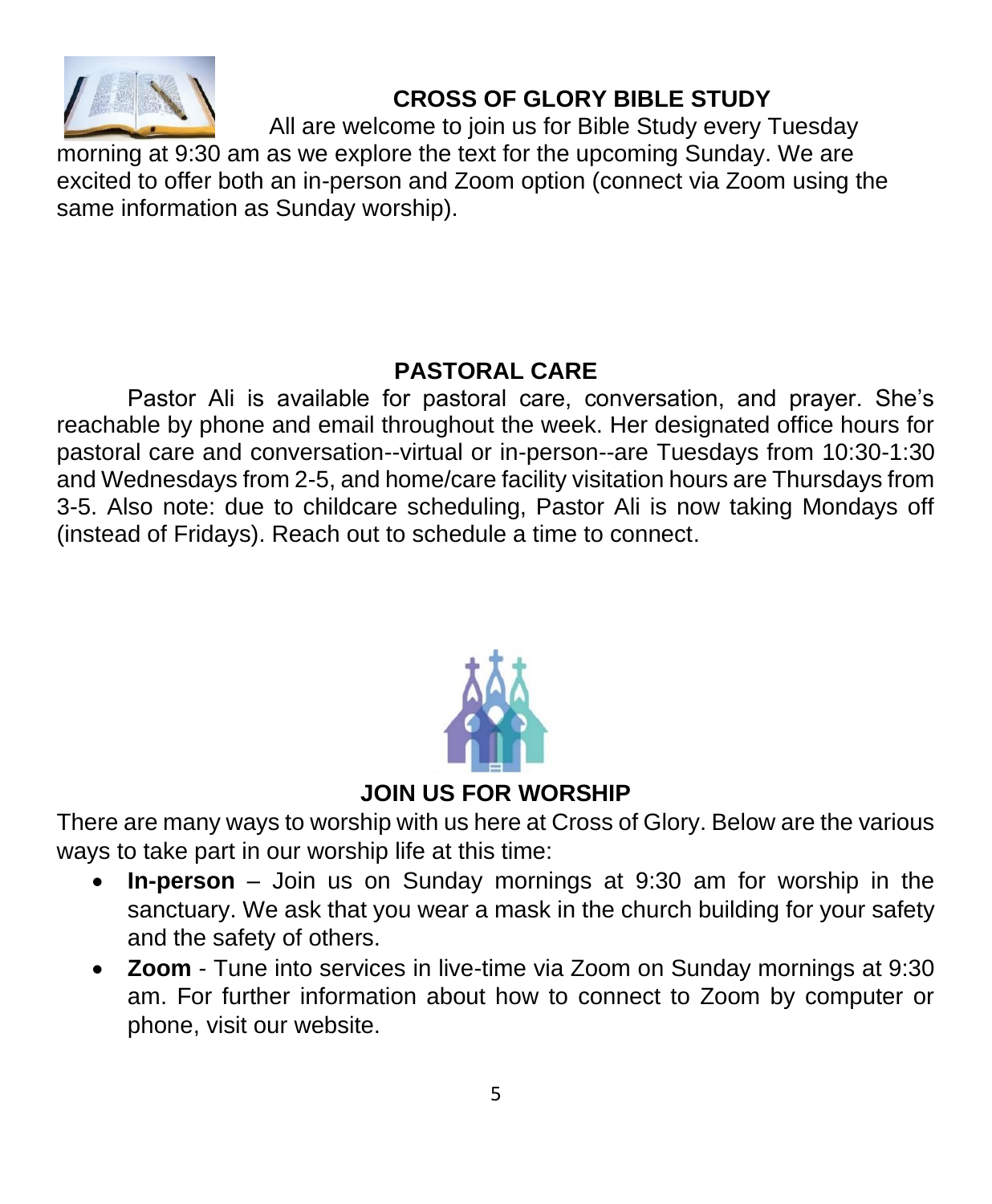- **Recorded services** We'll continue to post weekly videos of recorded services. Visit [www.vimeo.com/cogtv](http://www.vimeo.com/cogtv) for all recorded services.
- **Bulletins** –Bulletins will be available at church on Sundays (for in-person worshippers) and all bulletin information will be available online (for virtual worshippers). If you'd like to receive a bulletin by mail or email, please call the church office at 763-533-8602.



COVID update - we will be able to have gatherings with some food as long as it is served and we use disposable plates and utensils. No coffee fellowship after church services quite yet.

B.C. Mutual Aid Distribution - Had distribution on Oct. 30 and it was welled received and we gave away all product that was in the Fellowship Hall.

Eagle Scout Project - Grant Dossett has built the Prayer Wall and is has been installed in the Narthex. Instructions will follow on how it will be used. It's beautiful!

Seventh Day Adventist Church - they used to rent space from us and would like to again have services at our location. We welcome them and are working out the details.

The water heater that services the kitchen needs to be replaced and we voted to have this done soon. **If all all a set of the set of the set of the set of the set of the set of the set of the set of the set of the set of the set of the set of the set of the set of the set of the set of the set of the**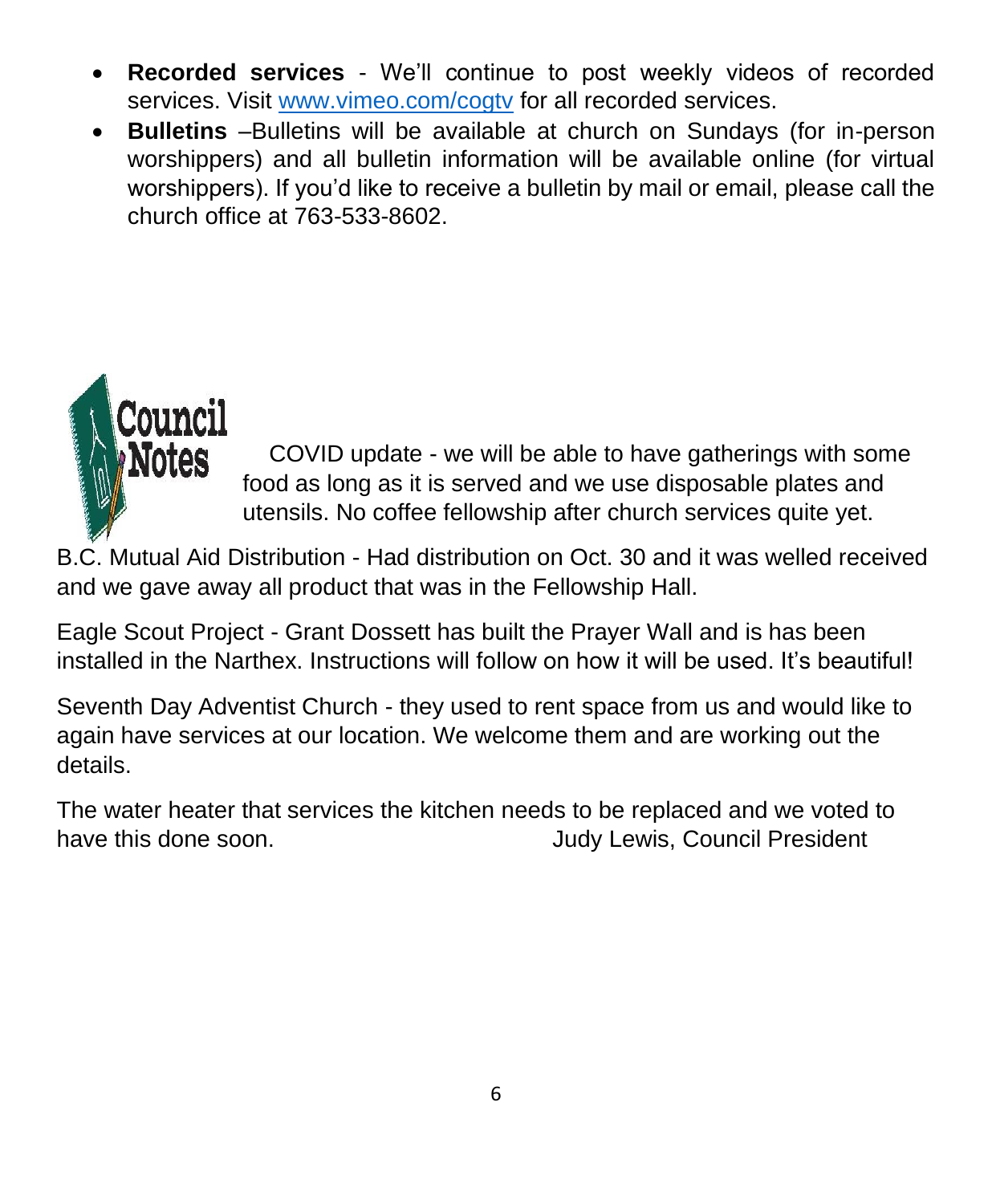## **ELCA Good Gifts**

#### **This little piggy went……..**

to a family in one of 88 countries that the ELCA Good Gifts program serves across the globe.

In times of great stress around the world, we have an opportunity to make a huge difference in the lives of people who are suffering from a lack of basic needs like clean drinking water, or the lack of any local water source at all. Lack of food, lack of shelter, lack of educational opportunities and things like proper hygiene. So many needs are being addressed around the world by the ELCA Good Gifts program. Many of our members at Cross of Glory are already aware of this program or have contributed in the past.

It was recently brought up at church council that it might be a fun and worthy project to join together as a church with the goal of collecting donations that we can then assign to any one of the many gifts we could bestow as a congregation to those who are in dire need right now. For many, this is a life-or-death proposition.

Would you/we be willing to contribute to this cause up until the end of the year or Christmas time?

There isn't a lot of time between now and Christmas but maybe we can gather enough to **donate a Cow, a Pig, a Garden, or anyone of a list of items like Fruit Trees, Honeybees and Water Filters.** 

If you have not and want to learn more about what they do, please follow this link: ELCA.org/goodgifts. If you have any other questions, feel free to call Bruce Vukelich at 612-599-7425.

>**There is a donation basket by the Information Desk. Feel free to contribute there or to send your donation to the church with the tag line, Good Gifts.** 

### **VISIONING + VOCATION TEAM**

Who are we called to be? What is God's vision for Cross of Glory? What is the story of this community of faith, and where is God leading us next? These are just a few of the questions that the Vision + Vocation Team will be wrestling with this next year as we prepare to discern God's call for Cross of Glory in this next chapter of our life together. While the Vision + Vocation team will be working hard to listen attentively to our congregation and community throughout this year-long process, please reach out to Pastor Ali if you're interested in being more involved.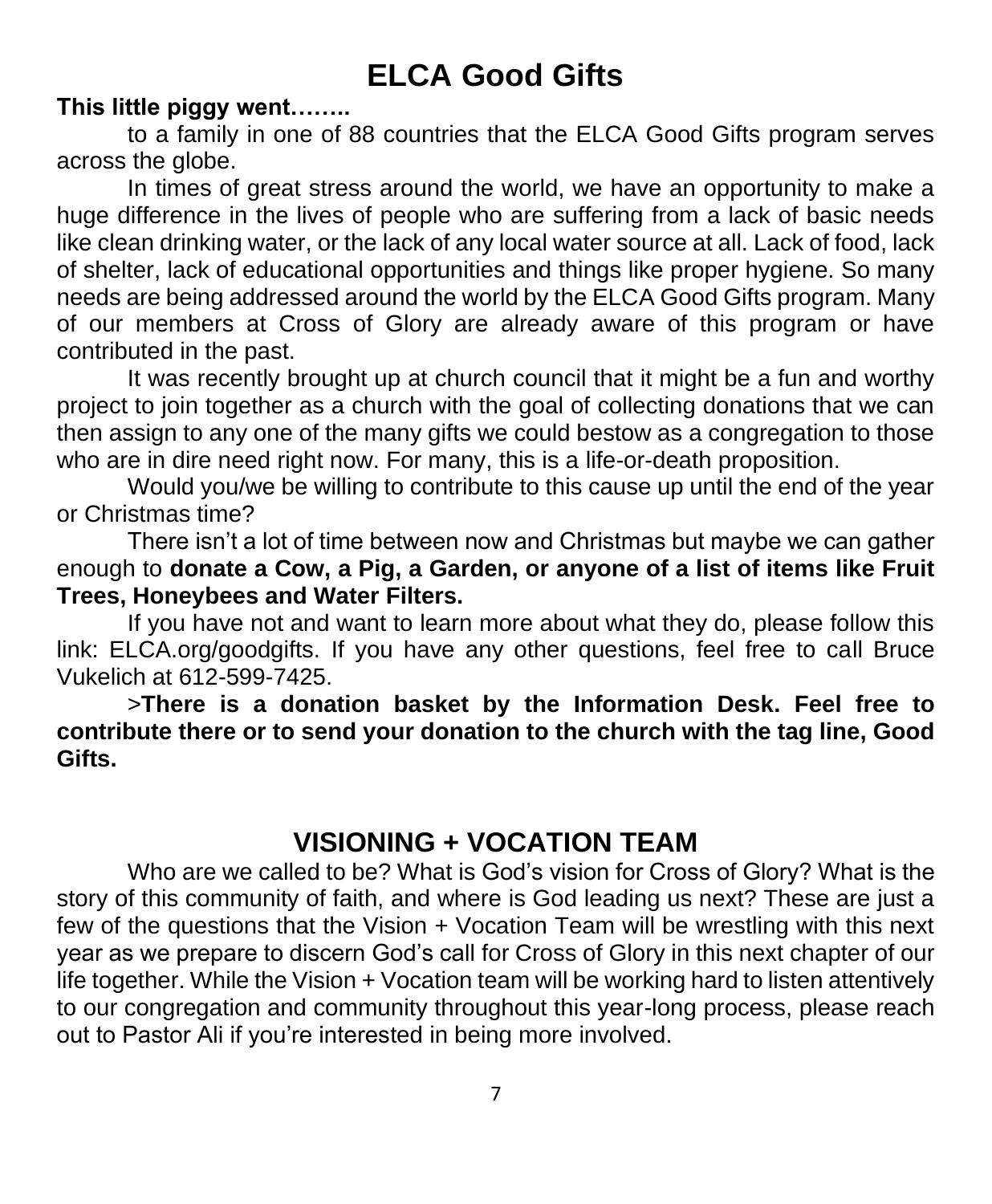### **THANKS FOR TAKING PART IN FALL FEST**



On Saturday, Oct 30, neighbors gathered at Cross of Glory for Fall Fest, a day of mutual aid. This included distributing food and supplies left-over from our mutual aid work last spring, free food from KCM Eggrolls food truck, and a community resource fair that included kids books from Free Little Library, a flu shot clinic hosted by Hennepin Health and UCare, information for the immigrant and refugee community from CAPI, and hot chocolate and hot cider from Cross of Glory (thanks to Carol Knudson!). If you're interested in learning more or taking part in future gatherings, please reach out to Steve Ferley [\(ferleysteve@gmail.com\)](mailto:ferleysteve@gmail.com).



#### **FAITH PRACTICES AND NEIGHBORING PRACTICES**

The Faith Practices and Neighboring Practices (FPNP) cohort is officially underway! Earlier this year, Cross of Glory was selected to participate in this two-year process through the Minneapolis Area Synod. Throughout this journey, five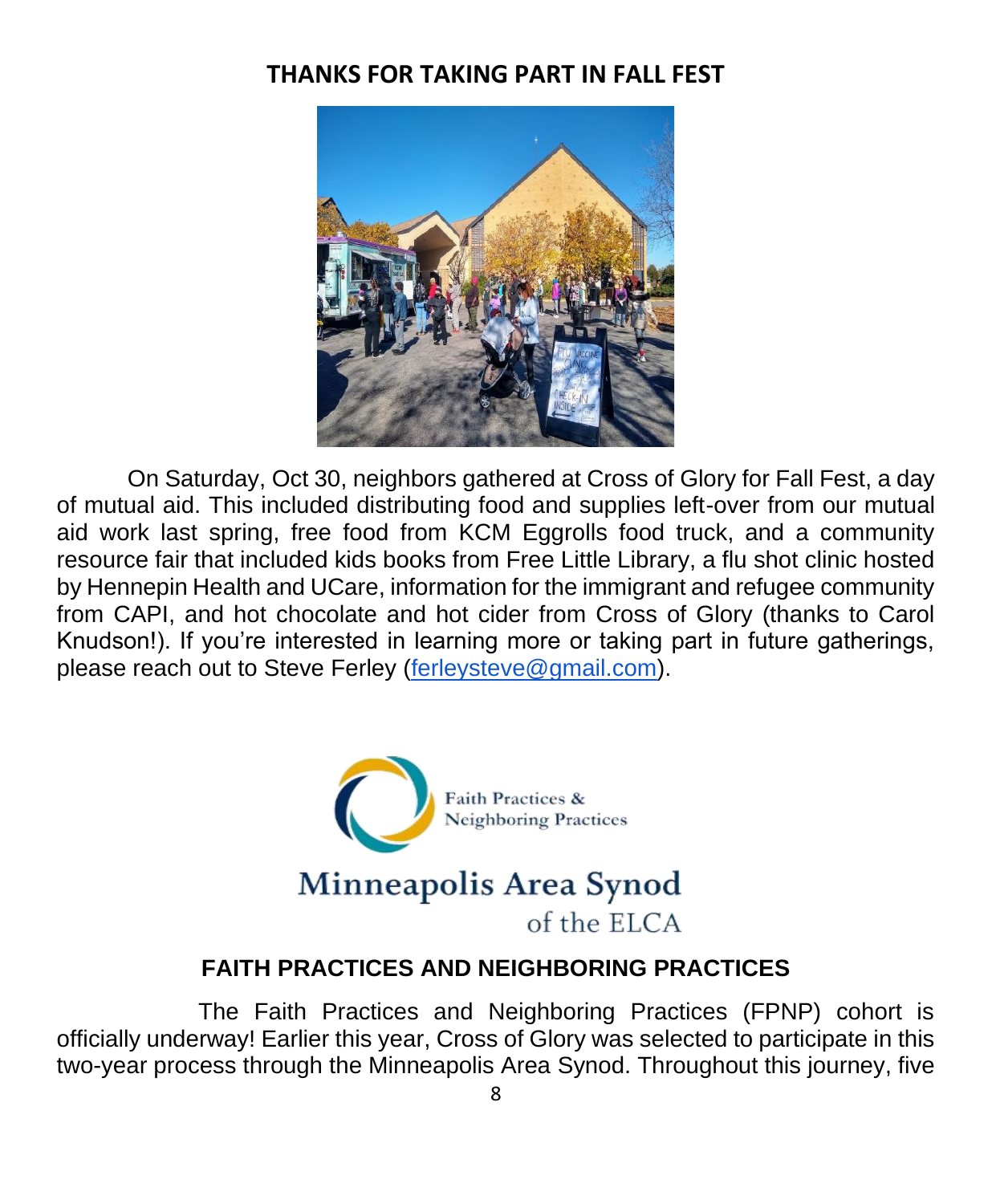members of Cross of Glory will be exploring what it means to be people of faith and good neighbors, and how both practices intersect to become one. We gather with our Wildfire cohort, a group of five area churches, for monthly meetings and quarterly retreats.

One of our key spiritual practices throughout this journey is prayer. In addition to committing to a daily prayer practice as individuals, our cohort is exploring different prayer methods as a group. This fall, we've been exploring praying the psalms. If you're interested in learning more about how to pray the psalms -- and how this practice is shared with our Muslim and Jewish brothers and sisters -- check out this interview with Nick Tangen from the Minneapolis Area Synod: [https://tinyurl.com/4m6fthr8.](https://tinyurl.com/4m6fthr8) We enjoyed praying the psalms as a whole congregation this year for our Thanksgiving service on Zoom, and look forward to finding more ways to make the words of the psalms come to life in our faith community.

Another one of our key spiritual practices is 1-to-1s, which are intentional listening and relationship-building conversations. Last month, a couple members of the FPNP cohort shared more about how to have a 1-to-1 conversation with our Vision and Vocation Team, and we hope these conversations will be useful as we work to listen deeply to the congregation and community to see what God is up to.

We'll keep sharing updates with you as we continue in this journey. Thanks for your prayers as we work to deepen our relationship with God, with one another, and with our neighbors!

-Abby Kelley, Nathan Paulson, Isak Tranvik, Mike McClanahan, and Pastor Ali Tranvik



### **ELCA YOUTH GATHERING: SUMMER 2022**

Prepare yourselves…next summer, over 30,000 Lutheran youth from across the country and world are headed to Minneapolis! If you are interested in taking part in this gathering--scheduled for July 24-28--as a youth participant, an Adult Leader or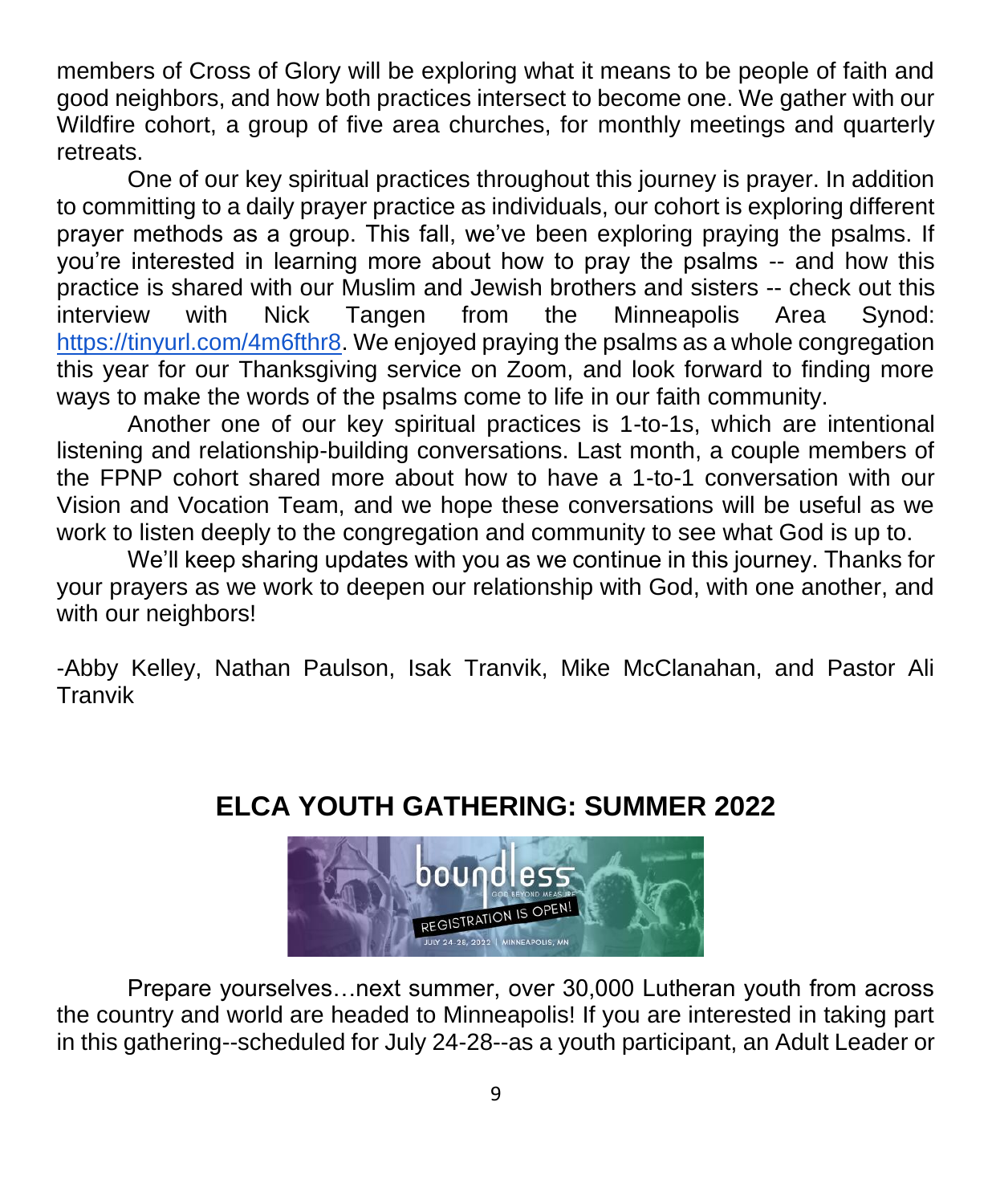gathering volunteer, please let Pastor Ali know. Cross of Glory looks forward to joining together with our fellow Wildfire churches to experience God's boundless love. For more information go here: [https://www.elca.org/YouthGathering.](https://www.elca.org/YouthGathering) If you're interested in signing up, contact Pastor Ali.



### **SEEKING ADMINISTRATIVE ASSISTANCE**

As we give thanks for Sue's 26 years as our church's administrative assistant, our church office is preparing for a couple of upcoming transitions. Most immediately, we will be joined by an Interim Administrative Assistant for a 1–3-month period. We look forward to sharing more about our new Interim Administrative Assistant with you in the coming days. The Cross of Glory Personnel Team will soon be sharing more information about our new long-term position in the office. Stay tuned to the homepage of the church website [\(www.crossofglory.us\)](http://www.crossofglory.us/) for more info about the position and how to apply. We are grateful for your prayers as we prepare for this transition!



### **COVID Task Force Update**

Minnesota has a high COVID-19 transmission rate – among the highest in the country. Wearing a mask and social distancing continue to be important in preventing the spread of COVID. Vaccinations are effective in preventing transmission of COVID and significantly reducing its effects.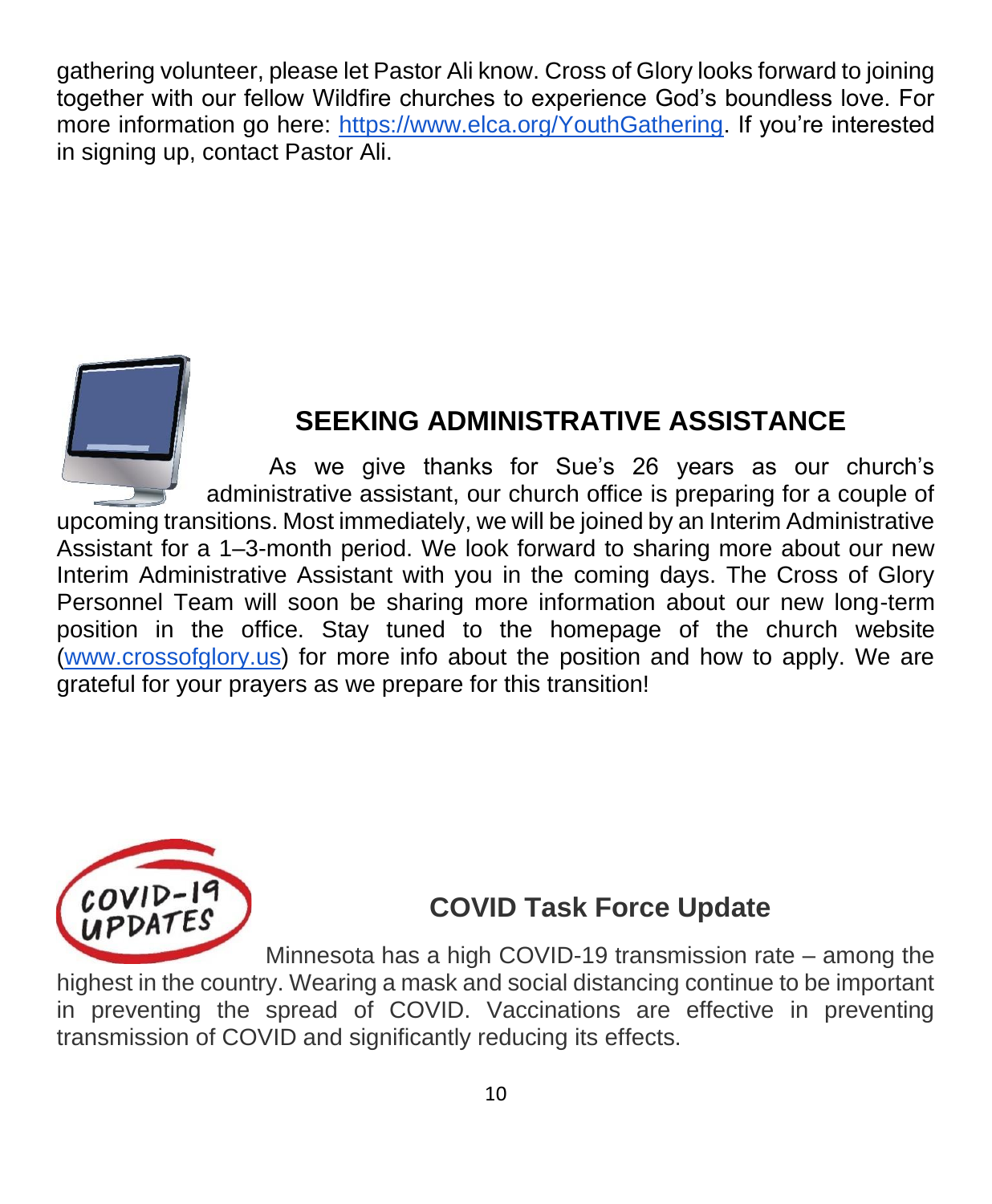We look forward to breaking bread together here at Cross of Glory, and to do so safely. Below are new guidelines around sharing food and drink in the building, and our policy around musical ensembles. Thanks for tending to these with care as we work to make community gatherings as safe as possible. The Covid Task Force will continue to reevaluate as we go--please don't hesitate to reach out with questions or feedback as we adjust to these updates. Thank you, bon appétit and happy musicmaking!

### **Food & Drink**

- a. Masks will be worn at all times except when eating or drinking
- b. Limit of 4-6 people per table
- c. Tables to be spaced at least 6 feet apart and sanitized before and after use (intent is to keep diners of one table 6 feet from diners at another table).
- d. No buffet self-service. Caterer/servers are to prepare individual plates or make food easily accessible/distributed without having to use shared serving-ware or utensils.
- e. No beverage self-service. Coffee and drinks are to be served into cups by a server and then distributed.
- f. Servers will wear masks and gloves while serving food and drinks
- g. Use disposable plates and eating utensils (paper or plastic).
- h. Use of place mats or tablecloths is encouraged, to be disposed of or washed after meals
- i. Limit meals to 120 people (may mean expanding beyond the Fellowship Hall). If more people are expected, please contact the Covid-19 Task Force.
- j. All meal attendees are encouraged to be fully vaccinated. Please attend meals at your own comfort level.
- k. If you are not feeling well, or have any symptoms of COVID-19, or have been exposed to anyone with COVID-19 or its symptoms, please do not attend.

This food & drink policy covers funerals, weddings, WELCA luncheons, Christmas cookie plates, and other catered events. Events to be considered in the future are the annual Festival of Foods and Sunday after-church Fellowship Hour.

#### **Musical Ensembles**

a. Singers and players will be vaccinated.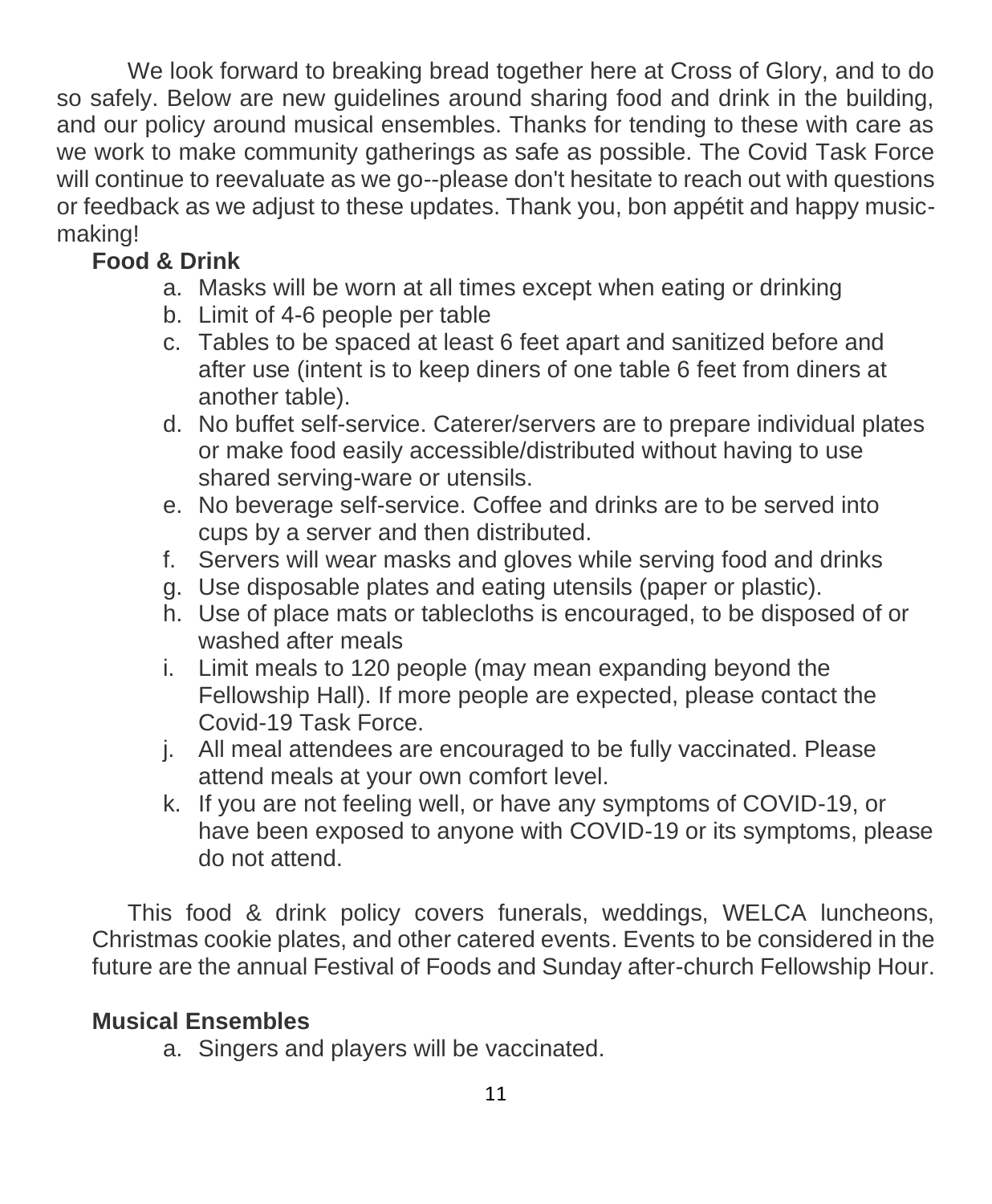- b. Singers and players to wear masks (inserts can be placed inside masks to increase space for singing or special singing masks may be worn).
- c. The choir will perform in the sanctuary, rather than in the choir loft, to allow for distancing and air flow.
- d. Choir and ensembles rehearse in the sanctuary, rather than the choir loft or choir room. Handbells use their area in the choir loft. Rehearsals limited to 60 minutes. For other indoor rehearsal spaces (Fellowship Hall or other large area), limit time to 30 minutes and increase ventilation by turning on fans and running HVAC systems.
- e. Maintain at least 3 feet between singers in all directions.
- f. Players of woodwind/brass instruments should be 12 feet apart in all directions, or 3 feet if using special bags to inhibit aerosol spread.
- g. Sanitize hands at the beginning and end of rehearsal
- h. If you are not feeling well, or have any symptoms of COVID-19, or have been exposed to anyone with COVID-19 or its symptoms, please do not attend.

#### **COVID Booster Shot Eligibility**

The CDC has expanded COVID-19 booster shot eligibility. Anyone age 18 and older may receive a booster at least six months after receiving the Pfizer or Moderna vaccine series, or at least two months after receiving the J&J vaccine.

If you need any further information, or assistance with scheduling or getting to your vaccination booster appointment, please reach out to the COVID Task Force and we'd be happy to assist you.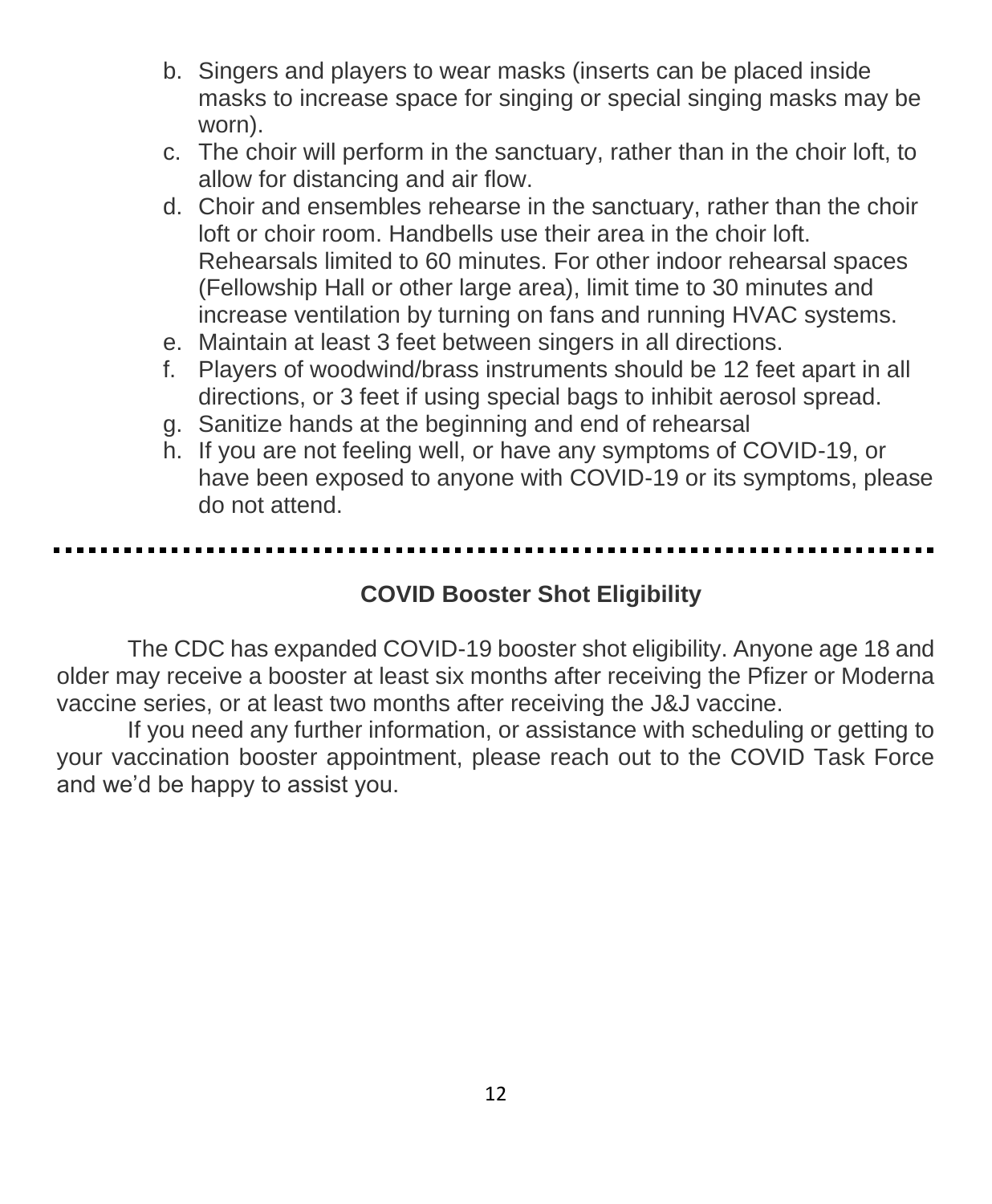### **QUILTS HEADED TO CEAP**



On Sunday, November 21, some of the quilts lovingly crafted by the CEAP Quilters were on display in our sanctuary. These quilts, along with the many others made this year as part of the quilting ministry, have been donated to CEAP (our local community emergency assistance program), where they are now keeping neighbors in our community warm for the winter. Thanks to the quilters for their beautiful work and their faithful ministry in our community!



## **WOMEN of the ELCA**

**DECEMBER 2021: The Women of Advent,** *Coments* **by the Rev. Lindsay Hardin Freeman The women of Advent:**

**Drawing strength from our spiritual grandmothers**

Advent can be a wonderful mix of emotions: joy, delight, and anticipation. Sometimes, however, as we prepare to celebrate the miracle of Jesus' birth, we may find ourselves consumed with too many details, and even worse, sorrows of years past. So, in this time of joyous anticipation and somber reflection,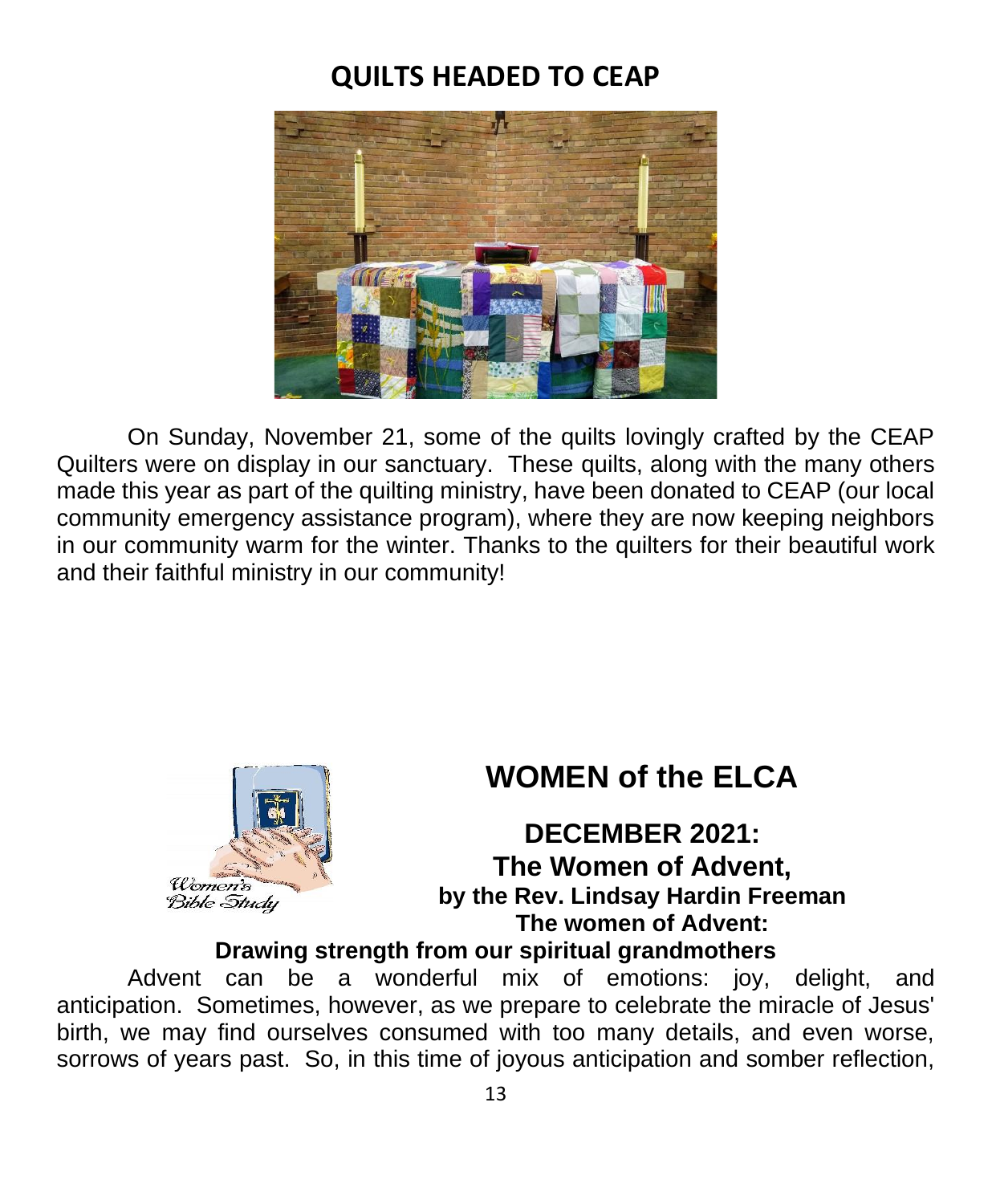what to do about those mixed emotions? Look to the women of the Bible, especially the strong, bold, outspoken women directly connected Jesus' birth: Hannah, Mary, Elizabeth, and Anna. Collectively they dealt with the death of a son, the death of a spouse, harassment, infertility, fear, anxiety, and grief. Think of them as your spiritual grandmothers, your guides in traversing difficult ground. If we ignore their stories, we miss out on a literal host of resources--and just perhaps, a richer Advent.

# **Circles will not be meeting in December**

### **WINTER 2022:**

**The kingdom of God**

#### **a four-part series by the Rev. Mark Allan Powell**

New Testament scholar Mark Powell looks at a widely used biblical image and invites us into a discussion of what it might mean for Lutheran women today. The phrase "kingdom of God" and similar expressions turn up repeatedly in sayings of Jesus, so understanding what that expression means helps us to make sense of numerous parables and popular Bibles passages (including the Lord"s Prayer). There may be some ysurprises: the phrase refers to an activity, not a location--and it has nothing to do with God being a "king," at least so far as the image suggests a (usually male) tyrant who gives orders and dominates the lives of his subjects.

Circles will meet in January.



Dear Cross of Glory,

I want to thank everyone for the beautiful party, all the warm wishes and cards and gifts. I am humbled, grateful, and overwhelmed by the outpouring of love and generosity from all of you! I will miss being here on a day to day basis, but hope I will still see everyone on Sundays. I have been truly blessed to be able to work at Cross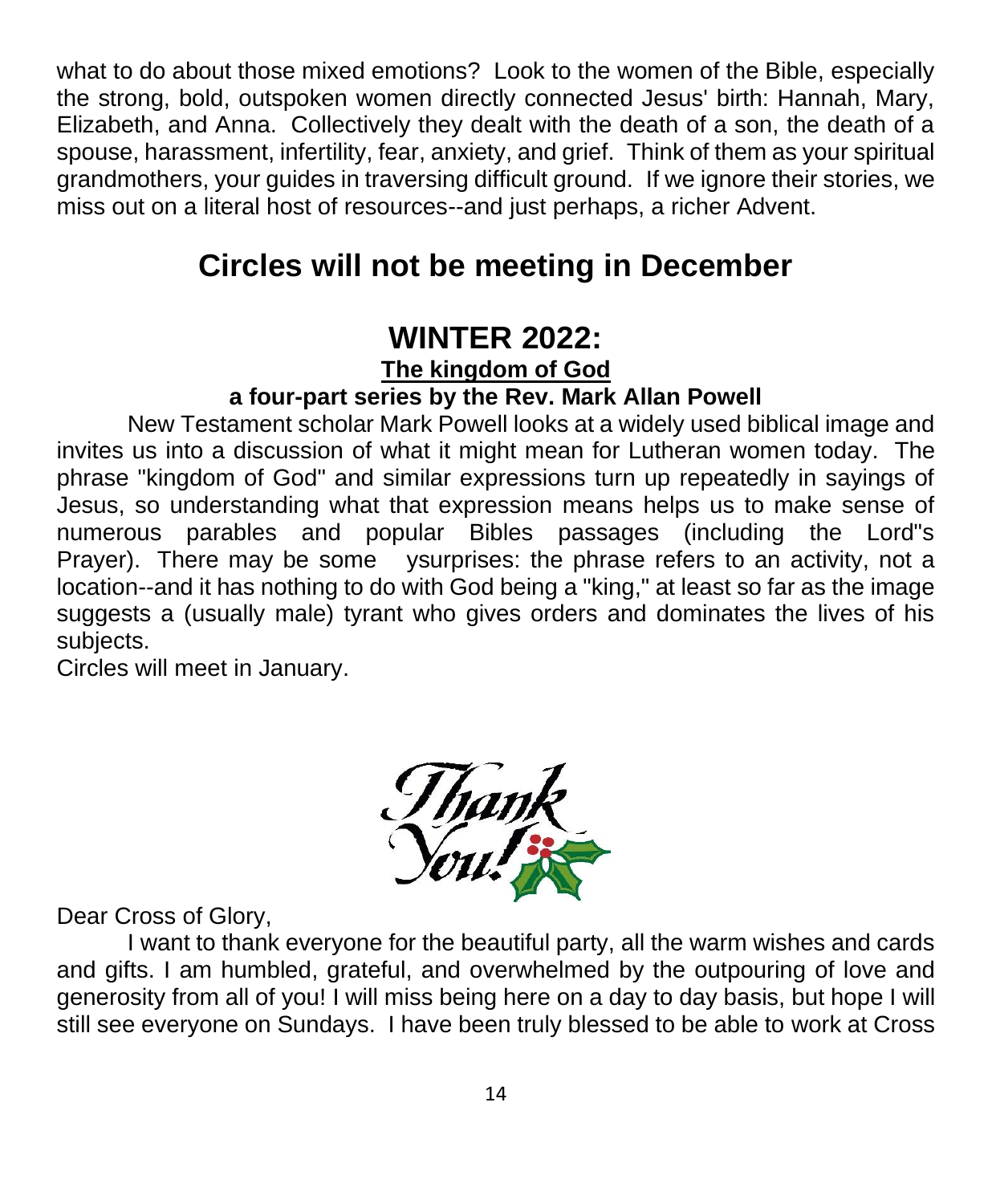of Glory for all these years and have loved every minute of it and getting to know and call all of you my friends! *Sue Vukelich*



*Sunday Morning Ministers* 



**December 5: Dan Aulwes December 12: Carol Stejskal December 19: Gayle Merritt December 26: Steve Ferley**



**December 5: Barb Thomson and Judy Olson**

**December 12: Josephine Cook and Linda Knudsen**

**December 19: Linda Knudsen and Judy Lewis**

**December 26: Delores Olson and Brenda Edstrom**